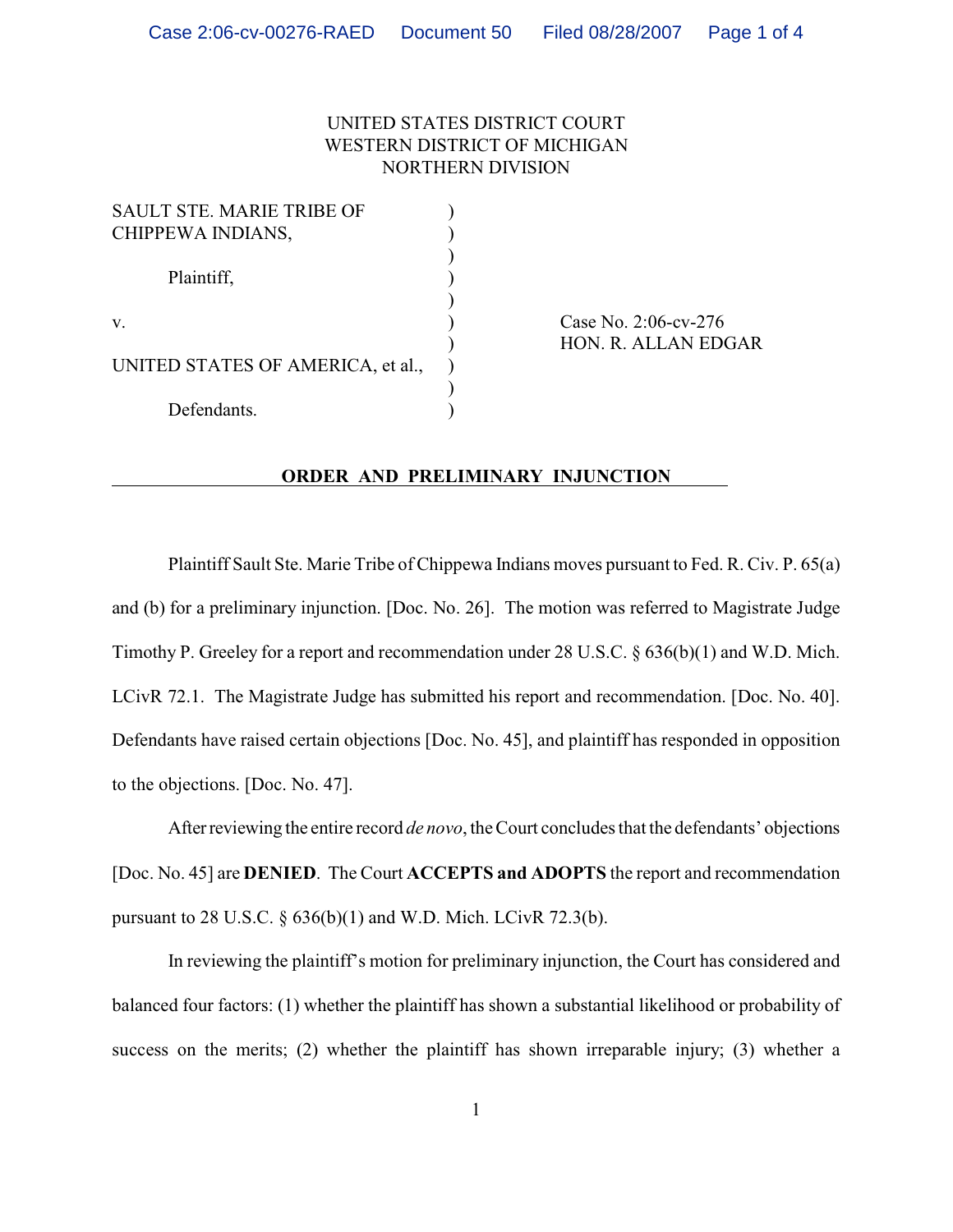preliminary injunction would harm third parties; and (4) whether the public interest would be served by a preliminary injunction. *Jones v. City of Monroe, Michigan*, 341 F.3d 474, 476 (6th Cir. 2003); *Nightclubs, Inc. v. City of Paducah, Kentucky*, 202 F.3d 884, 888 (6th Cir. 2000); *Performance Unlimited, Inc. v. Questar Publishers, Inc.*, 52 F.3d 1373, 1381 (6th Cir. 1995); *In re DeLorean Motor Co.*, 755 F.2d 1223, 1228 (6th Cir. 1985). The Court agrees with the report and recommendation that all of these factors weigh in favor of issuing a preliminary injunction.

With regard to the second factor, i.e. whether the plaintiff has shown irreparable injury, the Court notes that defendants recently submitted for the Court's consideration a copy of a letter written by David L. Bernhardt, Deputy Solicitor, Office of the Solicitor, United States Department of the Interior, which is addressed to a member of the House of Representative of the United States Congress, Hon. Bart Stupak. [Exhibit B to Defendant's Response to Plaintiff's Motion to Supplement the Record, Court Doc. No. 49-3]. In the first sentence of the fourth paragraph in the letter, Deputy Solicitor Bernhardt states the following in his capacity as an official representative of the United States Department of the Interior: "We recognize the significant potential economic impact our opinion may have on the Band." The term "Band" as used in this quoted sentence refers to and means the Sault Ste. Marie Tribe of Chippewa Indians, the plaintiff in the instant suit. The phrase "our opinion"in the quoted sentence refersto and means the legal opinion issued by Edith R. Blackwell, Associate Solicitor for the Department of the Interior, Division of Indian Affairs, on February 14, 2006. This statement made by Deputy Solicitor Bernhardt in his letter tends to support the Court's determination here that the plaintiff Indian tribe has met its burden of showing that the plaintiff will suffer substantial economic harm and irreparable injury unless the Court issues a preliminary injunction under Fed. R. Civ. P. 65.